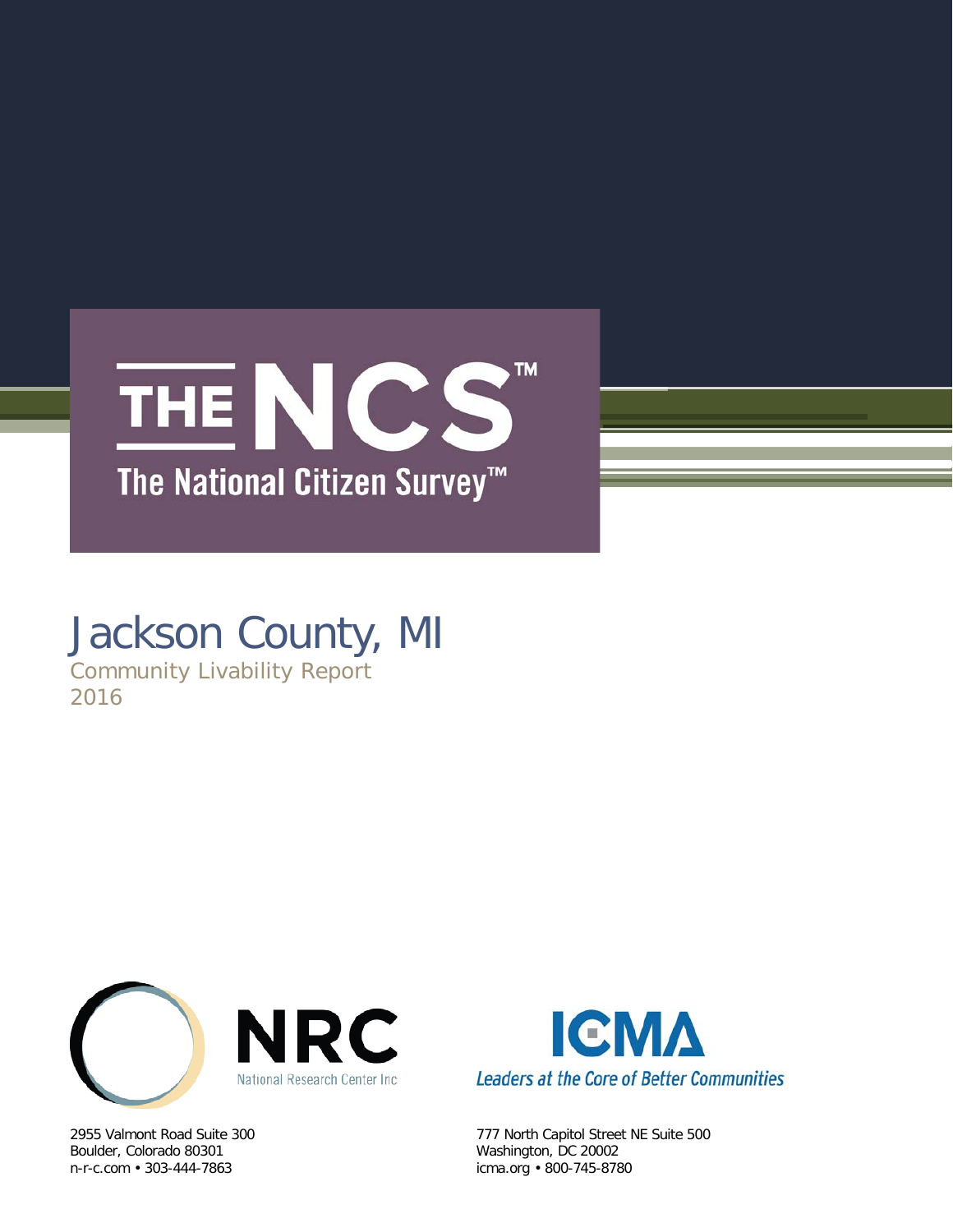# **Contents**

The National Citizen Survey™ © 2001-2015 National Research Center, Inc.

The NCS™ is presented by NRC in collaboration with ICMA.

NRC is a charter member of the AAPOR Transparency Initiative, providing clear disclosure of our sound and ethical survey research practices.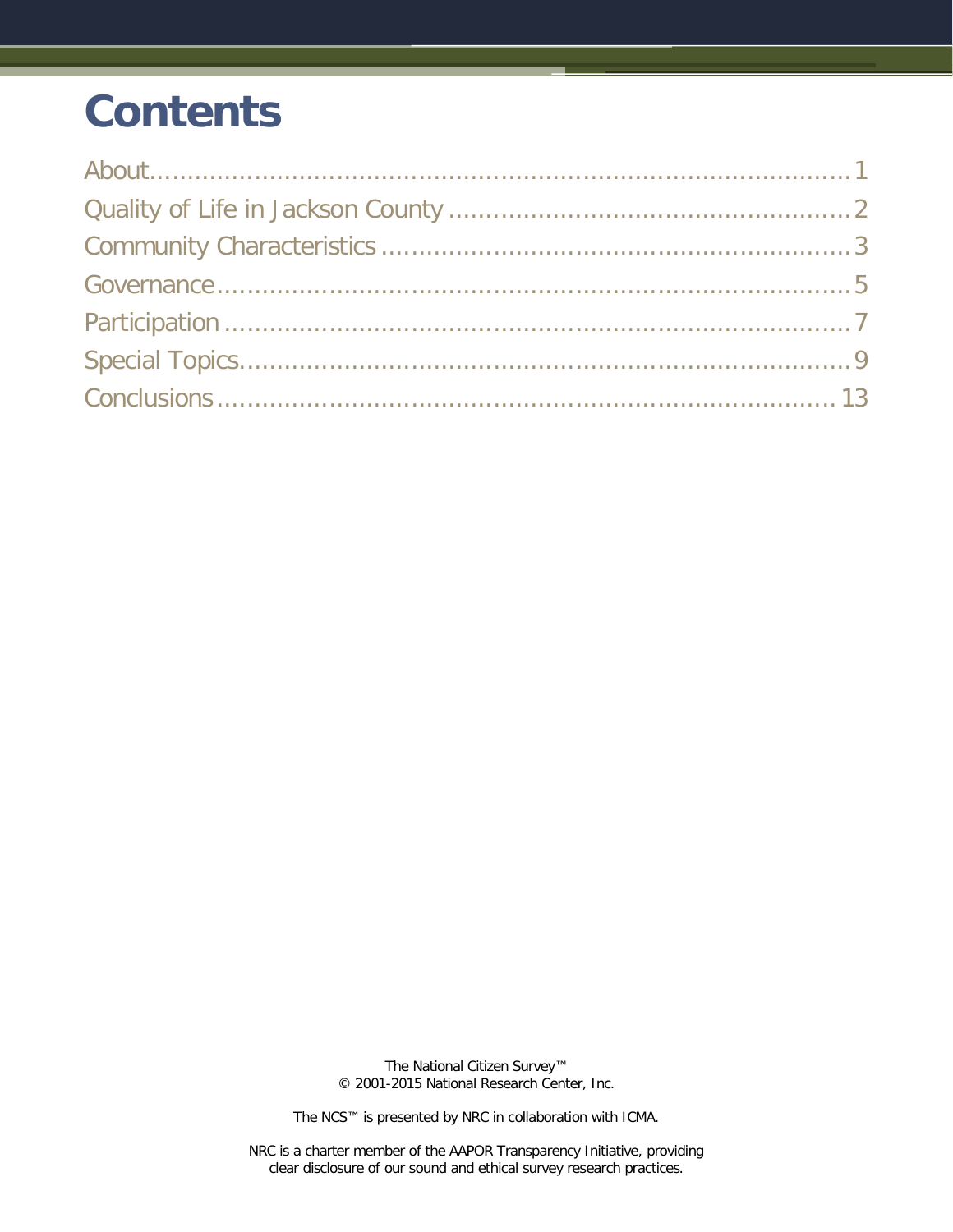## <span id="page-2-0"></span>**About**

The National Citizen Survey™ (The NCS) report is about the "livability" of Jackson County. The phrase "livable community" is used here to evoke a place that is not simply habitable, but that is desirable. It is not only where people do live, but where they want to live.

Great communities are partnerships of the government, private sector, community-based organizations and residents, all geographically connected. The NCS captures residents' opinions within the three pillars of a community (Community Characteristics, Governance and Participation) across eight central facets of community (Safety, Mobility, Natural Environment, Built Environment, Economy, Recreation and Wellness, Education and Enrichment and Community Engagement).

The Community Livability Report provides the opinions of a representative sample of 306 residents of Jackson County. The margin of error around any reported percentage is 6% for the entire sample. The full description of methods used to garner these opinions can be found in the *Technical Appendices* provided under separate cover.

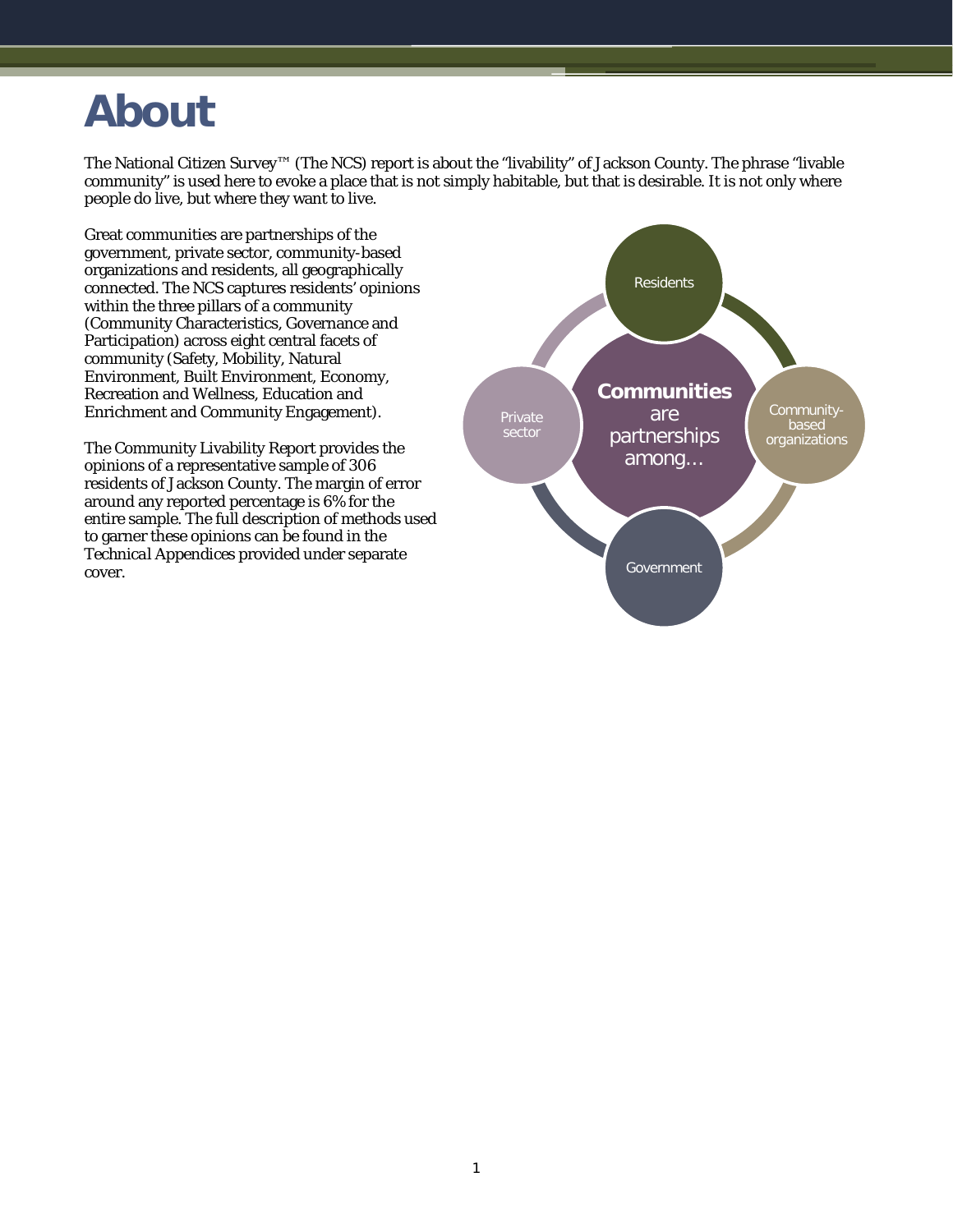## <span id="page-3-0"></span>**Quality of Life in Jackson County**

A majority of residents rated the quality of life in Jackson County as excellent or good. This was lower than ratings in comparison communities (see Appendix B of the *Technical Appendices* provided under separate cover).

Shown below are the eight facets of community. The color of each community facet summarizes how residents rated it across the three sections of the survey that represent the pillars of a community – Community Characteristics, Governance and Participation. When most ratings across the three pillars were higher than the benchmark, the color for that facet is the darkest shade; when most ratings were lower than the benchmark, the color is the lightest shade. A mix of ratings (higher and lower than the benchmark) results in a color between the extremes.



In addition to a summary of ratings, the image below includes one or more stars to indicate which community facets were the most important focus areas for the community. Residents identified Safety and Economy as priorities for the Jackson County community in the coming two years. It is noteworthy that Jackson County residents gave favorable ratings to both of these facets of community as well as to Mobility, Recreation and Wellness, Education and Enrichment and Community Engagement. This overview of the key aspects of community quality provides a quick summary of where residents see exceptionally strong performance and where performance offers the greatest opportunity for improvement. Linking quality to importance offers community members and leaders a view into the characteristics of the community that matter most and that seem to be working best.

Details that support these findings are contained in the remainder of this Livability Report, starting with the ratings for Community Characteristics, Governance and Participation and ending with results for Jackson County's unique questions.

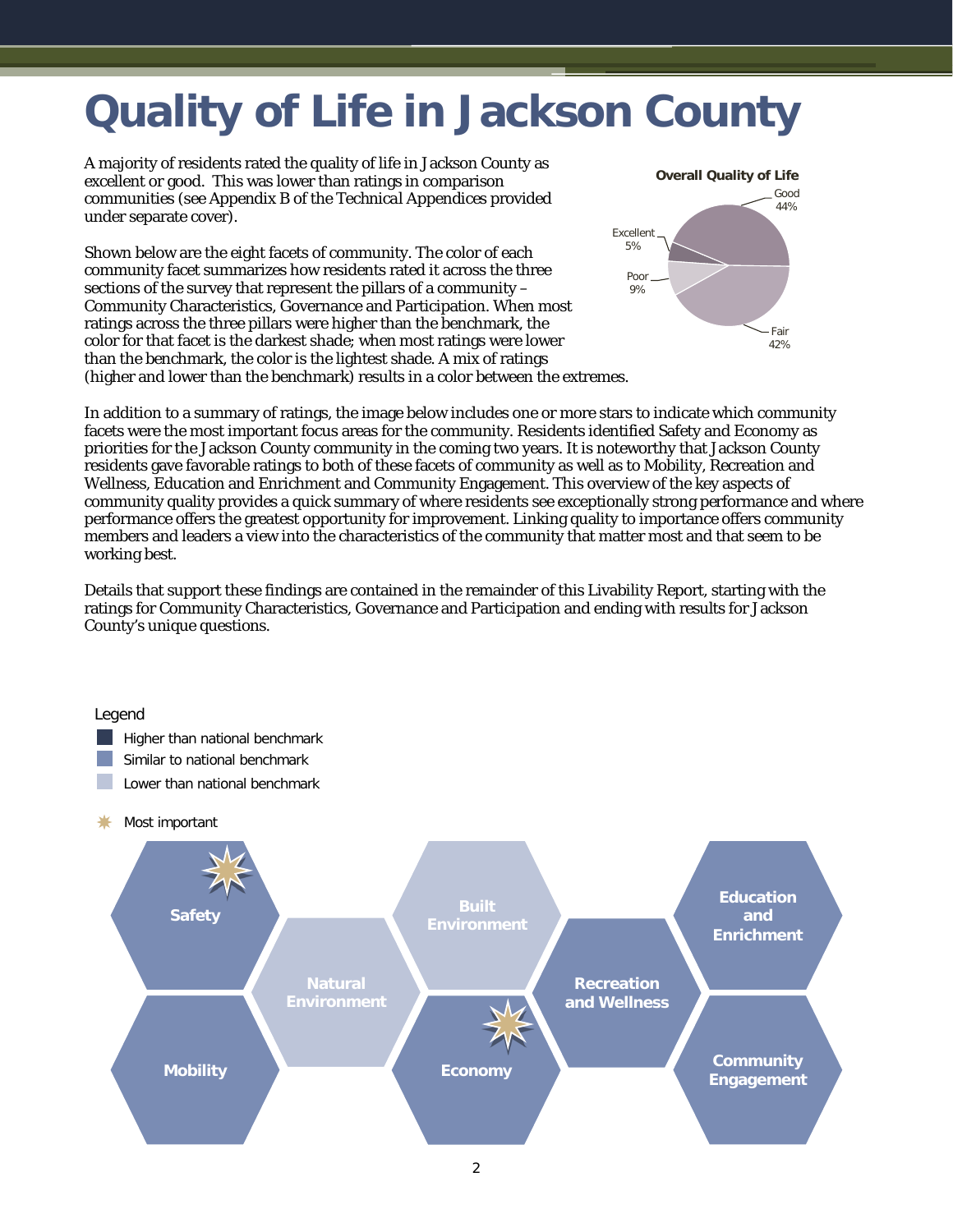# <span id="page-4-0"></span>**Community Characteristics**

### What makes a community livable, attractive and a place where people want to be?

Overall quality of community life represents the natural ambience, services and amenities that make for an attractive community. How residents rate their overall quality of life is an indicator of the overall health of a community. In the case of Jackson County, 59% rated the County as an excellent or good place to live. Respondents' ratings of Jackson County as a place to live were lower than ratings in other communities across the nation.

In addition to rating the County as a place to live, respondents rated several aspects of community quality including Jackson County as a place to raise children and to retire, their neighborhood as a place to live, the overall image or reputation of Jackson County and its overall appearance. About 7 in 10 residents rated their neighborhood as an excellent or good place to live. Slightly fewer residents rated Jackson County as a place to raise children positively while the other aspects of community quality received lower ratings. Compared to 2013, ratings of general Community Characteristics trended upwards for Jackson County as a place to retire while neighborhoods as places to live declined in 2015 (see *Trends Over Time* report provided under separate cover).

Delving deeper into Community Characteristics, survey respondents rated over 40 features of the community within the eight facets of Community Livability. These ratings tended to be similar to or lower than ratings in comparison communities. All aspects of Safety were rated positively by a majority of residents with 70% or more stating that they felt safe in the downtown/commercial area as well as in their neighborhoods. Aspects within Mobility also saw positive ratings especially the aspects of overall ease of travel, paths and walking trails, travel by



public transportation, travel by car, public parking and traffic flow which received excellent or good ratings from at least 4 in 10 residents and were similar to the national benchmark. Other high ratings within Community Characteristics were opportunities to attend religious or spiritual events and activities, air quality, and opportunities to volunteer which were rated favorably by at least 6 in 10 residents.

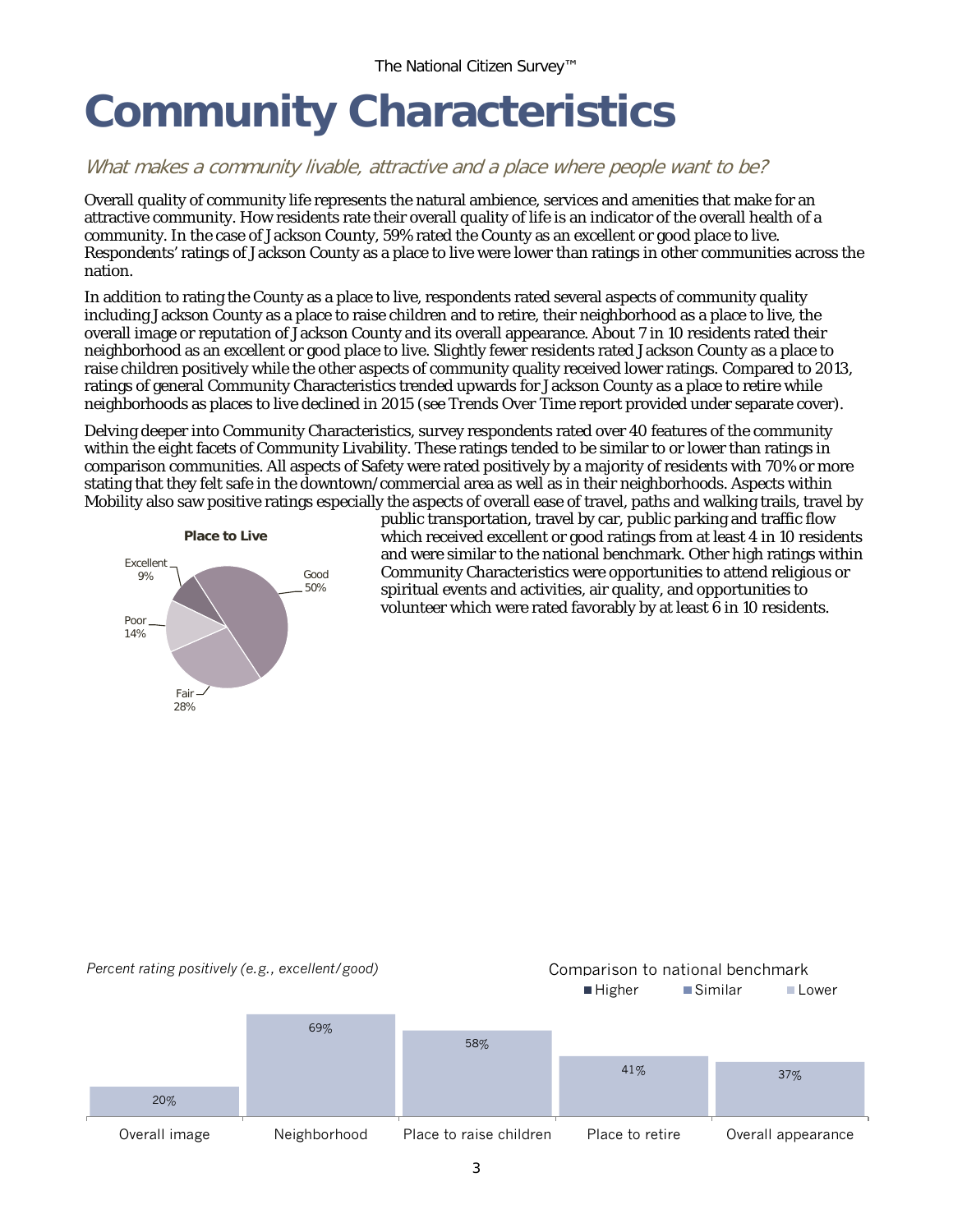### The National Citizen Survey™

### Figure 1: Aspects of Community Characteristics

| Percent rating positively                     | SAFETY                                                                         |     |            |     |     |
|-----------------------------------------------|--------------------------------------------------------------------------------|-----|------------|-----|-----|
| (e.g., excellent/good,<br>very/somewhat safe) | Overall feeling of safety                                                      |     | 51%        |     |     |
|                                               | Safe in neighborhood                                                           |     |            |     | 83% |
|                                               | Safe downtown/commercial area                                                  |     |            | 71% |     |
|                                               | <b>MOBILITY</b>                                                                |     |            |     |     |
| Comparison to national                        | Overall ease of travel                                                         |     |            | 70% |     |
| benchmark                                     | Paths and walking trails                                                       |     |            | 58% |     |
|                                               | Ease of walking                                                                |     | 50%        |     |     |
| $\blacksquare$ Higher                         | Travel by bicycle                                                              |     | 41%        |     |     |
| $\blacksquare$ Similar                        | Travel by public transportation                                                |     | 41%        |     |     |
|                                               | Travel by car                                                                  |     |            | 65% |     |
| <b>Lower</b>                                  | Public parking<br>Traffic flow                                                 |     | 46%<br>56% |     |     |
|                                               | NATURAL ENVIRONMENT                                                            |     |            |     |     |
|                                               | Overall natural environment                                                    |     |            | 59% |     |
|                                               | Cleanliness                                                                    |     | 37%        |     |     |
|                                               | Air quality                                                                    |     |            | 64% |     |
|                                               | <b>BUILT ENVIRONMENT</b>                                                       |     |            |     |     |
|                                               | Overall built environment                                                      |     | 43%        |     |     |
|                                               | New development in Jackson County                                              |     | 29%        |     |     |
|                                               | Affordable quality housing                                                     |     | 39%        |     |     |
|                                               | Housing options                                                                |     | 39%        |     |     |
|                                               | Public places                                                                  |     | 44%        |     |     |
|                                               | <b>ECONOMY</b>                                                                 |     |            |     |     |
|                                               | Overall economic health                                                        | 17% |            |     |     |
|                                               | Vibrant downtown/commercial area                                               | 22% |            |     |     |
|                                               | <b>Business and services</b>                                                   |     | 47%        |     |     |
|                                               | Cost of living                                                                 |     | 43%        |     |     |
|                                               | Shopping opportunities                                                         |     | 42%        |     |     |
|                                               | Employment opportunities                                                       | 21% |            |     |     |
|                                               | Place to visit                                                                 |     | 35%        |     |     |
|                                               | Place to work                                                                  |     | 44%        |     |     |
|                                               | RECREATION AND WELLNESS                                                        |     |            |     |     |
|                                               | <b>Health and wellness</b>                                                     |     | 52%        |     |     |
|                                               | Mental health care                                                             |     | 37%        |     |     |
|                                               | Preventive health services                                                     |     | 51%        |     |     |
|                                               | Health care<br>Food                                                            |     | 50%<br>52% |     |     |
|                                               | Recreational opportunities                                                     |     | 46%        |     |     |
|                                               | Fitness opportunities                                                          |     | 51%        |     |     |
|                                               | EDUCATION AND ENRICHMENT                                                       |     |            |     |     |
|                                               | Education and enrichment opportunities                                         |     | 45%        |     |     |
|                                               |                                                                                |     | 72%        |     |     |
|                                               | Religious or spiritual events and activities<br>Cultural/arts/music activities |     | 39%        |     |     |
|                                               | Adult education                                                                |     | $46\%$     |     |     |
|                                               | K-12 education                                                                 |     | 54%        |     |     |
|                                               | Child care/preschool                                                           |     | 47%        |     |     |
|                                               | COMMUNITY ENGAGEMENT                                                           |     |            |     |     |
|                                               | Social events and activities                                                   |     | 38%        |     |     |
|                                               | 46%                                                                            |     |            |     |     |
|                                               | 40%                                                                            |     |            |     |     |
|                                               | Opportunities to participate in community matters                              |     | 49%        |     |     |
|                                               | Opportunities to volunteer                                                     |     |            | 61% |     |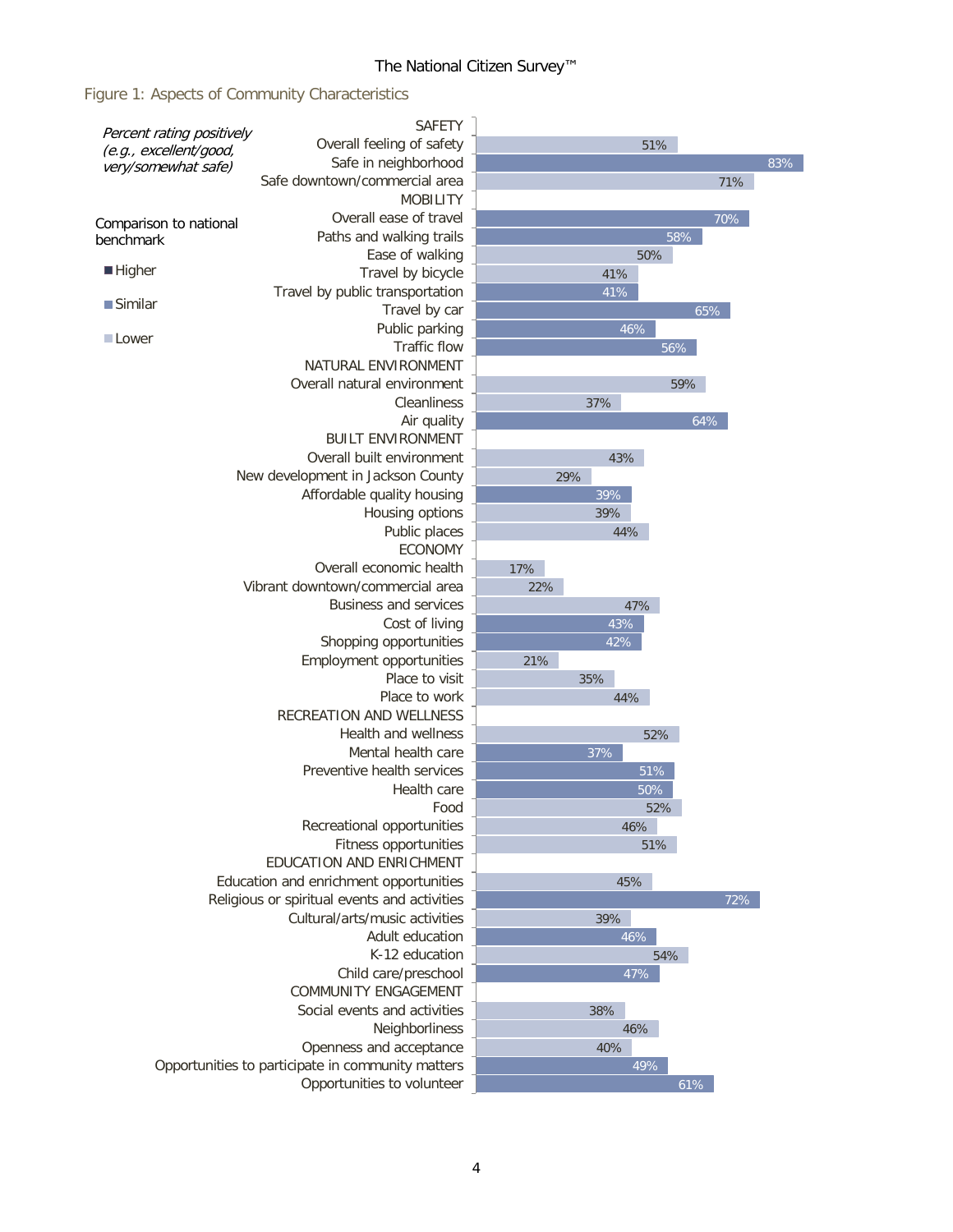## <span id="page-6-0"></span>**Governance**

#### How well does the government of Jackson County meet the needs and expectations of its residents?

The overall quality of the services provided by Jackson County as well as the manner in which these services are provided are a key component of how residents rate their quality of life. Close to half of the survey respondents gave excellent or good ratings to the overall quality of services provided by Jackson County while around 3 in 10 gave excellent or good ratings to the services provided by the Federal Government.

Survey respondents also rated various aspects of Jackson County's leadership and governance. These ratings tended to be lower than the benchmark. Close to 6 in 10 residents positively rated the overall customer service provided by Jackson County employees while around one-third rated the value of services for taxes paid, overall direction the County is taking, and acting in the best interest of Jackson County less favorably. General ratings for Jackson County's leadership and governance tended to remain stable between 2013 and 2015.

Respondents evaluated over 30 individual services and amenities available in Jackson County. The highest rated services were police, fire and ambulance/EMS services, garbage collection and public libraries. Among the lowest rated aspects of Governance were street repair, street cleaning, sidewalk maintenance, code enforcement and economic development. There were several aspects of Governance that increased in ratings from 2013 to 2015 and none that declined in that time. These aspects that trended up were mostly within the facet of Safety and Built Environment though there were some that increased in Mobility, Natural Environment and Economy as well.



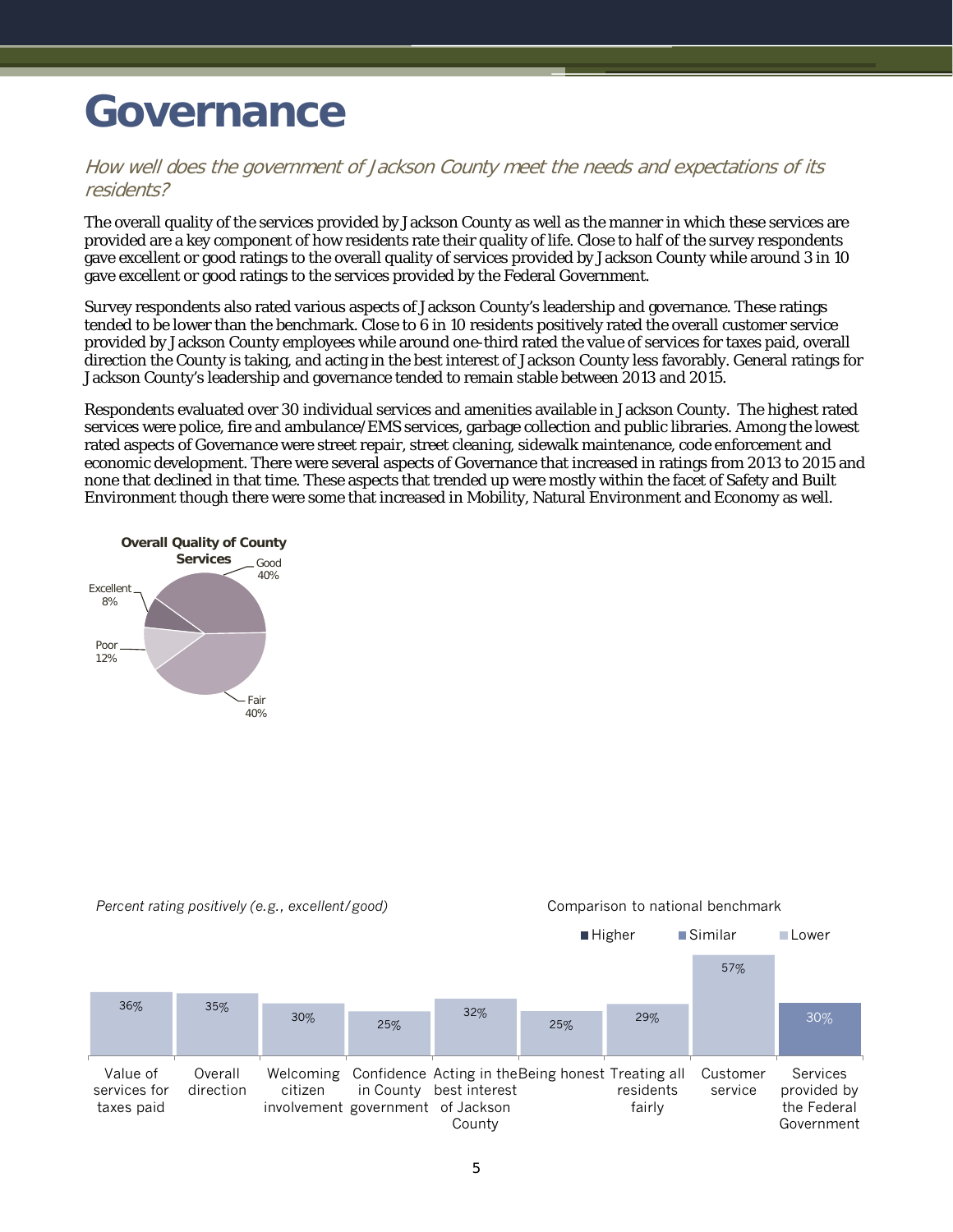### Figure 2: Aspects of Governance

| Percent rating positively                 | <b>SAFETY</b>                 |     |     |     |     |     |     |
|-------------------------------------------|-------------------------------|-----|-----|-----|-----|-----|-----|
| (e.g., excellent/good)                    | Police                        |     |     |     |     | 74% |     |
|                                           | Fire                          |     |     |     |     |     | 86% |
|                                           | Ambulance/EMS                 |     |     |     |     |     | 87% |
| Comparison to national                    | Crime prevention              |     |     | 47% |     |     |     |
| benchmark                                 | Fire prevention               |     |     |     |     | 66% |     |
| <b>Higher</b>                             | Animal control                |     | 32% |     |     |     |     |
|                                           | Emergency preparedness        |     |     | 47% |     |     |     |
| ■Similar                                  | <b>MOBILITY</b>               |     |     |     |     |     |     |
| Lower                                     | Traffic enforcement           |     |     |     | 60% |     |     |
|                                           | Street repair                 | 8%  |     |     |     |     |     |
|                                           | Street cleaning               | 17% |     |     |     |     |     |
|                                           | Street lighting               |     | 31% |     |     |     |     |
|                                           | Snow removal                  |     |     | 37% |     |     |     |
|                                           | Sidewalk maintenance          |     | 24% |     |     |     |     |
|                                           | Traffic signal timing         |     |     | 41% |     |     |     |
|                                           | Bus or transit services       |     |     | 36% |     |     |     |
|                                           | NATURAL ENVIRONMENT           |     |     |     |     |     |     |
|                                           | Garbage collection            |     |     |     |     | 74% |     |
|                                           | Recycling                     |     |     | 50% |     |     |     |
|                                           | Yard waste pick-up            |     | 30% |     |     |     |     |
|                                           | Drinking water                |     |     |     | 57% |     |     |
|                                           | Natural areas preservation    |     |     | 51% |     |     |     |
|                                           | Open space                    |     |     | 43% |     |     |     |
|                                           | <b>BUILT ENVIRONMENT</b>      |     |     |     |     |     |     |
|                                           | Storm drainage                |     |     | 38% |     |     |     |
|                                           | Sewer services                |     |     |     | 58% |     |     |
|                                           | Power utility                 |     |     |     |     | 67% |     |
|                                           | Utility billing               |     |     |     | 55% |     |     |
|                                           | Land use, planning and zoning |     | 32% |     |     |     |     |
|                                           | Code enforcement              | 19% |     |     |     |     |     |
|                                           | Cable television              |     |     | 41% |     |     |     |
|                                           | <b>ECONOMY</b>                |     |     |     |     |     |     |
|                                           | Economic development          | 22% |     |     |     |     |     |
|                                           | RECREATION AND WELLNESS       |     |     |     |     |     |     |
|                                           | County parks                  |     |     |     |     | 68% |     |
| Recreation programs<br>Recreation centers |                               |     |     | 50% |     |     |     |
|                                           |                               |     |     | 47% |     |     |     |
|                                           | Health services               |     |     | 54% |     |     |     |
|                                           | EDUCATION AND ENRICHMENT      |     |     |     |     |     |     |
|                                           | Public libraries              |     |     |     |     | 72% |     |
|                                           | Special events                |     |     | 42% |     |     |     |
|                                           | COMMUNITY ENGAGEMENT          |     |     |     |     |     |     |
|                                           | Public information            |     |     | 46% |     |     |     |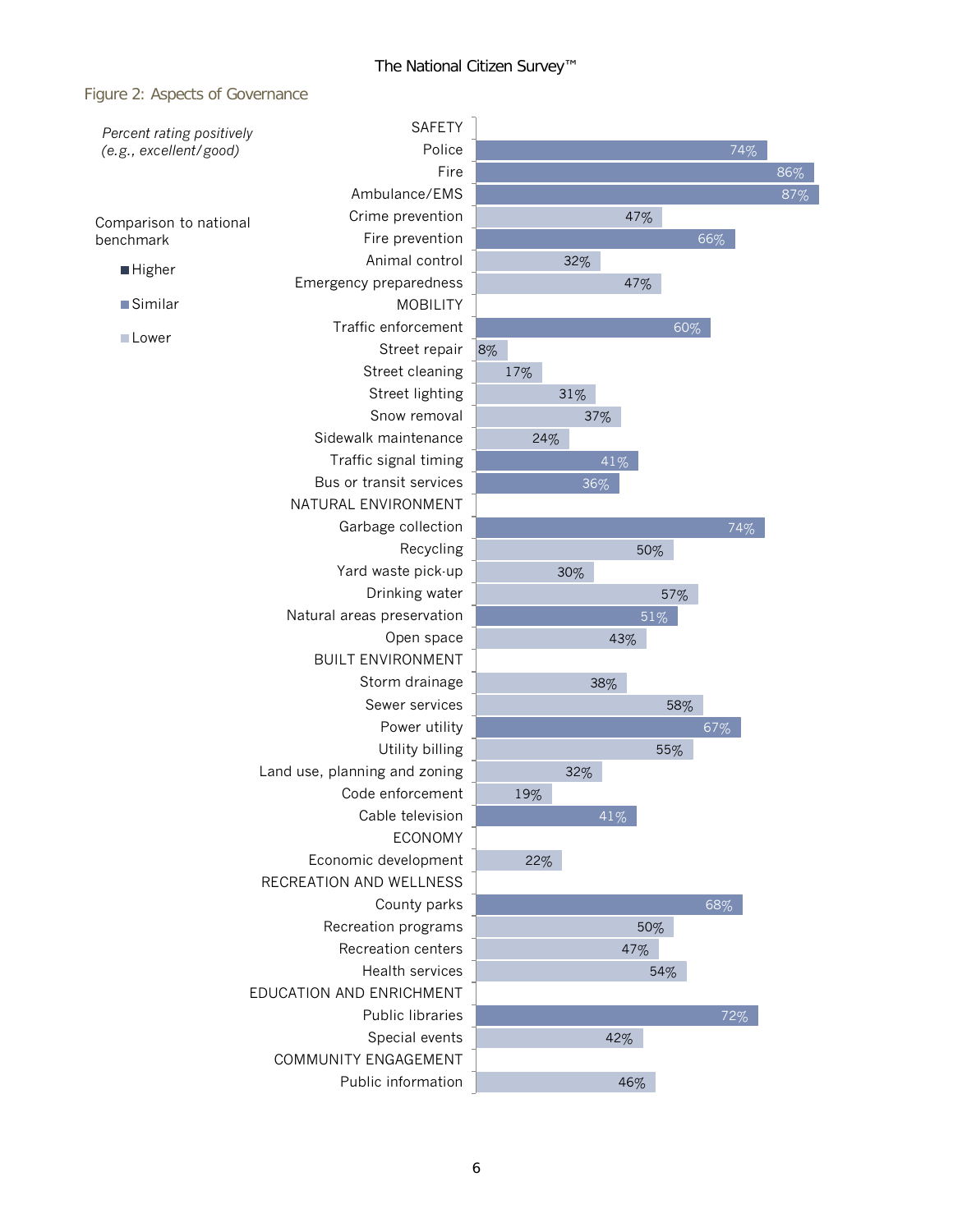# <span id="page-8-0"></span>**Participation**

#### Are the residents of Jackson County connected to the community and each other?

An engaged community harnesses its most valuable resource, its residents. The connections and trust among residents, government, businesses and other organizations help to create a sense of community; a shared sense of membership, belonging and history. Ratings for the sense of community in Jackson County were rated fair or higher by nearly three-quarters of residents. A majority reported that they would recommend living in Jackson County and nearly 8 in 10 planned to remain in Jackson County for the next five years. Overall sense of community increased between 2013 and 2015 while the number of residents who said they would recommend living in Jackson County decreased in 2015.

The survey included over 30 activities and behaviors for which respondents indicated how often they participated in or performed each, if at all. Jackson County residents tended to report similar rates of Participation when compared to other communities across the nation. Among the activities or behaviors with the highest reported rates of Participation were purchased goods or services in Jackson County, talked to or visited with neighbors, and read or watched local news. More residents in Jackson County reported that they work within the County than was reported in other communities across the nation. Trends within Participation rates for Jackson County varied between 2013 and 2015. In 2015, Jackson County more residents reported that they were not reporting crimes



than in 2013. However, fewer residents reported that they carpooled instead of driving, used Jackson County recreation centers, voted in local elections, campaigned for an issue, cause or candidate or contacted Jackson County elected officials in 2015.

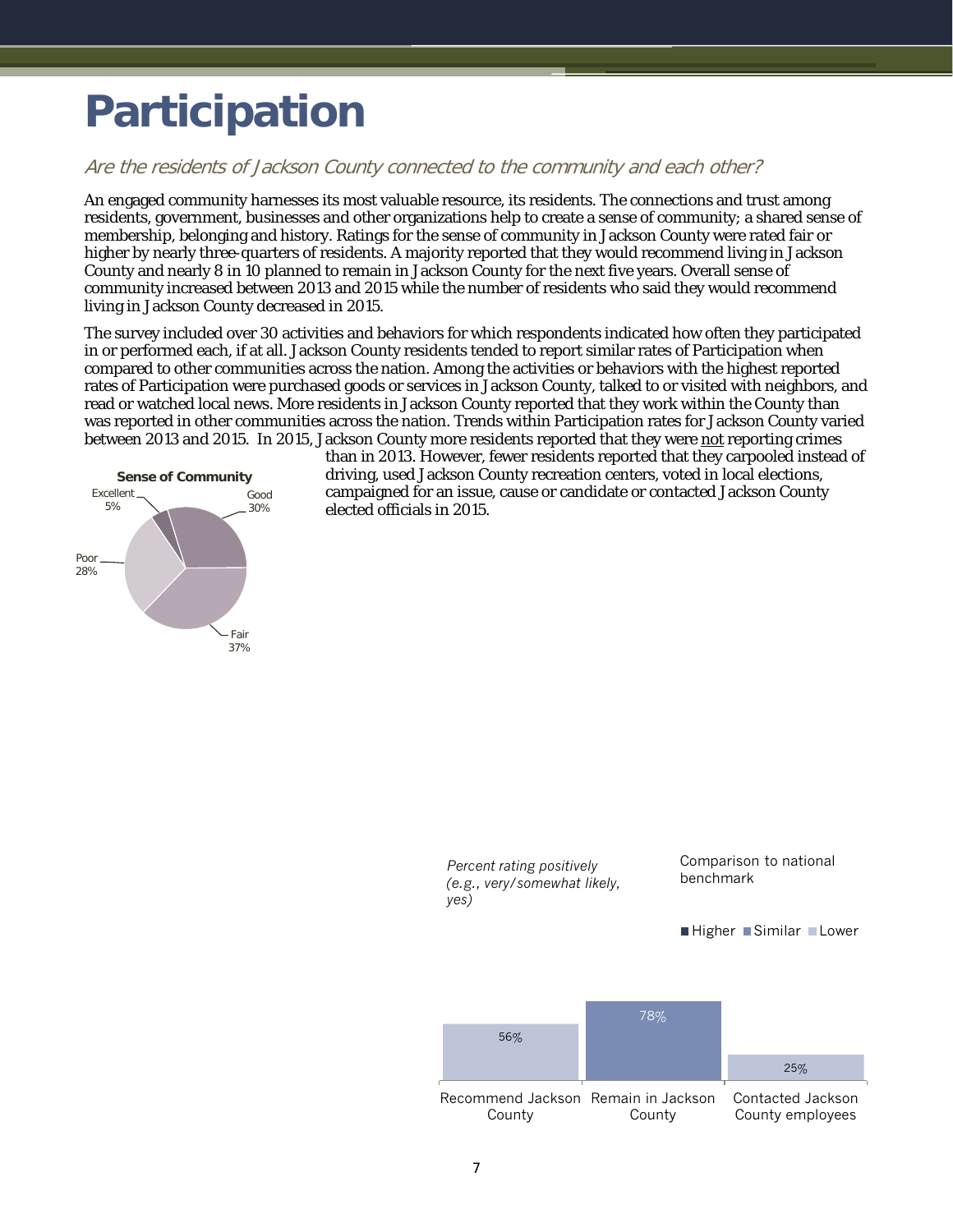$\overline{a}$ 

### Figure 3: Aspects of Participation

| Percent rating                       | <b>SAFETY</b>                                              |     |  |  |  |  |  |
|--------------------------------------|------------------------------------------------------------|-----|--|--|--|--|--|
| positively (e.g.,<br>excellent/good) | Stocked supplies for an emergency                          |     |  |  |  |  |  |
|                                      | Did NOT report a crime                                     |     |  |  |  |  |  |
|                                      | Was NOT the victim of a crime                              |     |  |  |  |  |  |
| Comparison to national               | <b>MOBILITY</b>                                            |     |  |  |  |  |  |
|                                      | benchmark<br>Used public transportation instead of driving | 8%  |  |  |  |  |  |
| ■ Higher                             | Carpooled instead of driving alone                         |     |  |  |  |  |  |
| ■Similar                             | Walked or biked instead of driving                         |     |  |  |  |  |  |
| <b>■Lower</b>                        | NATURAL ENVIRONMENT                                        |     |  |  |  |  |  |
|                                      | Conserved water                                            |     |  |  |  |  |  |
|                                      | Made home more energy efficient                            |     |  |  |  |  |  |
|                                      | Recycled at home                                           |     |  |  |  |  |  |
|                                      | <b>BUILT ENVIRONMENT</b>                                   |     |  |  |  |  |  |
|                                      | Did NOT observe a code violation                           |     |  |  |  |  |  |
|                                      | NOT under housing cost stress                              |     |  |  |  |  |  |
|                                      | <b>ECONOMY</b>                                             |     |  |  |  |  |  |
|                                      | Purchased goods or services in Jackson County              |     |  |  |  |  |  |
|                                      | Economy will have positive impact on income                |     |  |  |  |  |  |
|                                      | Work in Jackson County                                     |     |  |  |  |  |  |
|                                      | RECREATION AND WELLNESS                                    |     |  |  |  |  |  |
|                                      | Used Jackson County recreation centers                     |     |  |  |  |  |  |
|                                      | Visited a County park                                      |     |  |  |  |  |  |
|                                      | Ate 5 portions of fruits and vegetables                    |     |  |  |  |  |  |
|                                      | Participated in moderate or vigorous physical activity     |     |  |  |  |  |  |
|                                      | In very good to excellent health                           |     |  |  |  |  |  |
|                                      | EDUCATION AND ENRICHMENT                                   |     |  |  |  |  |  |
|                                      | Used Jackson County public libraries                       |     |  |  |  |  |  |
|                                      | Participated in religious or spiritual activities          |     |  |  |  |  |  |
|                                      | Attended a County-sponsored event                          |     |  |  |  |  |  |
|                                      | COMMUNITY ENGAGEMENT                                       |     |  |  |  |  |  |
|                                      | Campaigned for an issue, cause or candidate                | 16  |  |  |  |  |  |
|                                      | Contacted Jackson County elected officials                 | 10% |  |  |  |  |  |
|                                      | Volunteered                                                |     |  |  |  |  |  |
|                                      | Participated in a club                                     |     |  |  |  |  |  |
|                                      | Talked to or visited with neighbors                        |     |  |  |  |  |  |
|                                      | Done a favor for a neighbor                                |     |  |  |  |  |  |
|                                      | Attended a local public meeting                            | 149 |  |  |  |  |  |
|                                      | Watched a local public meeting                             |     |  |  |  |  |  |
|                                      | Read or watched local news                                 |     |  |  |  |  |  |
| Voted in local elections             |                                                            |     |  |  |  |  |  |

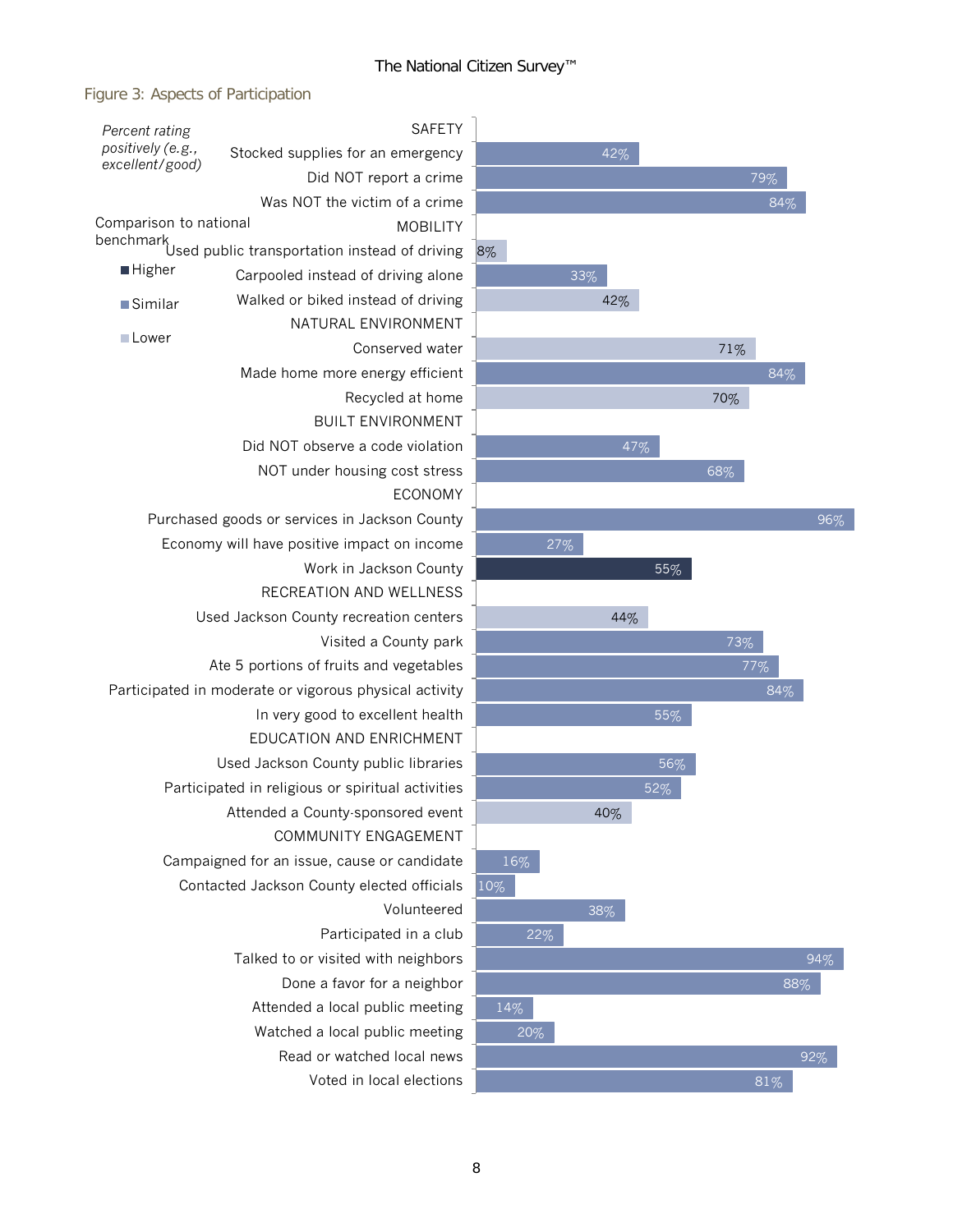# <span id="page-10-0"></span>**Special Topics**

Jackson County included six questions of special interest on The NCS. The first custom question asked residents to rate the importance of certain strategic planning areas to the overall quality of life in Jackson County. Overall, most residents reported that all of the strategic planning areas were important. Safe community and education were among the most rated "essential" strategic planning area for Jackson County. Residents were then asked to select which strategic planning area they felt was most important and safe community and economic development were selected most by about one-third of respondents.

#### Figure 4: Strategic Planning Areas Part 1

Please rate how important, if at all, each of the following strategic planning areas are to the overall quality of life in Jackson County.

| Safe community                       | 55%        |  |     |     | 37% |  |     | 6% 2% |
|--------------------------------------|------------|--|-----|-----|-----|--|-----|-------|
| Education                            | 44%        |  |     | 41% |     |  | 14% | 2%    |
| Economic development                 | 38%        |  |     | 46% |     |  | 14% | 2%    |
| Healthy community                    | 37%        |  |     | 41% |     |  | 19% | 3%    |
| Cooperation between governments      | 34%        |  |     | 42% |     |  | 21% | 2%    |
| Community and social supports        | 21%        |  | 35% |     | 39% |  |     | 6%    |
| Recreation and cultural opportunieis | 17%<br>36% |  |     | 40% |     |  |     | 7%    |



Figure 5: Strategic Planning Areas Part 2 Please check which ONE is most important

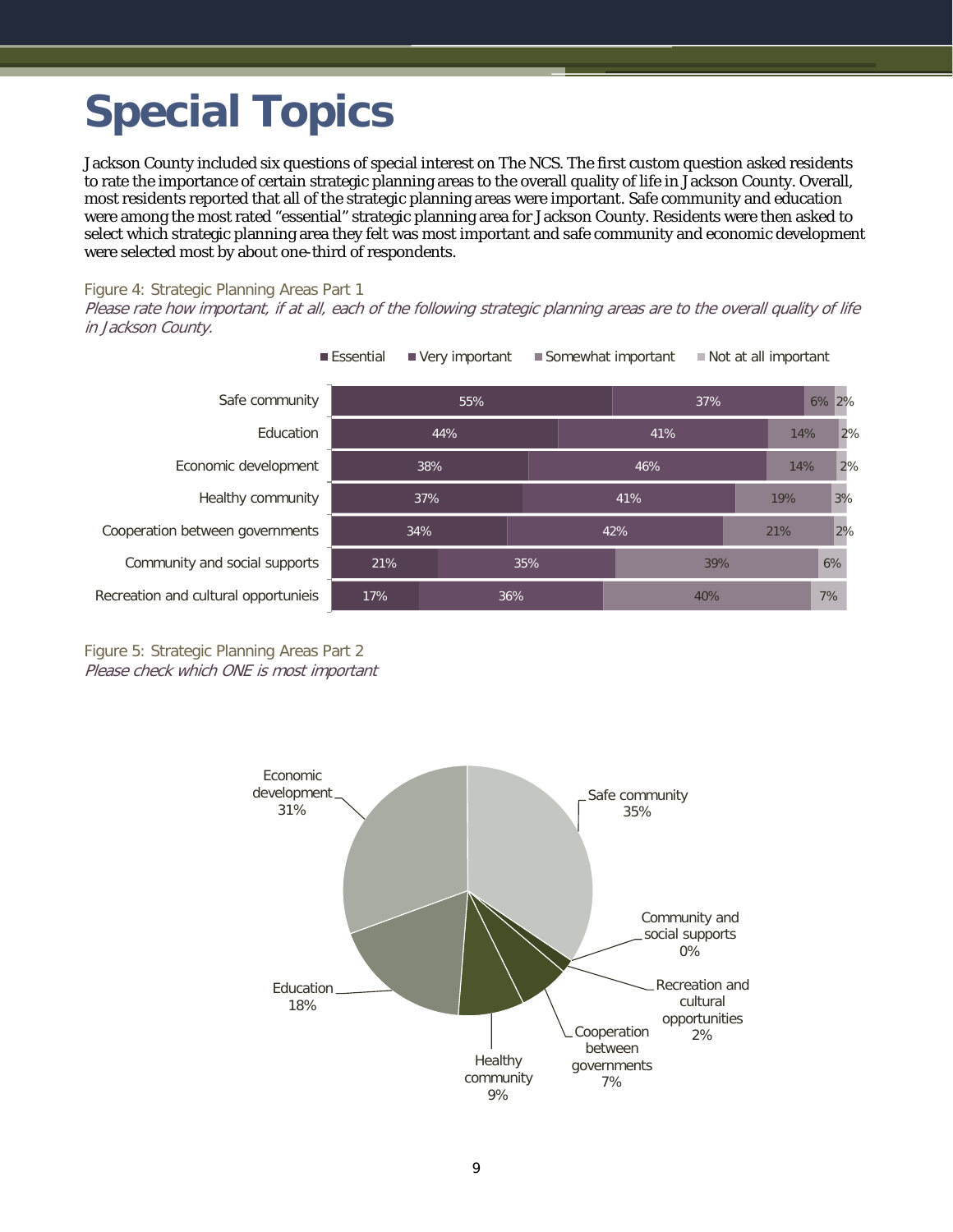The second special interest question Jackson County asked residents was how important it was to for the County to provide certain older adult services. Information about services and how to get them was ranked highest among respondents for the County to provide. Meanwhile, house cleaning was ranked not at all important by nearly 2 in 10 residents.

#### Figure 6: Older Adult Services

Please indicate how important, if at all, each of the following older adult services are for the County to provide:



The next special interest question asked residents which media sources they felt were the best method for obtaining information about the County government. Residents stated that they were most likely to use local media outlets as the major source of information while 4 in 10 reported that the County Board of Commissioners meetings and other public meetings were not a source at all.

#### Figure 7: Sources of Information

Please indicate how much of a source, if at all, you consider each of the following to be for obtaining information about the County government and its activities, events and services:

|                                                                       | Major source |            |     | Minor source |     | $\blacksquare$ Not a source |  |  |
|-----------------------------------------------------------------------|--------------|------------|-----|--------------|-----|-----------------------------|--|--|
| Local media outlets<br>(newspapers, radio, local television stations) | 65%          |            | 30% |              |     | 6%                          |  |  |
| County web site (www.co.jackson.mi.us)                                | 43%          |            |     | 33%          |     | 23%                         |  |  |
| Word-of-mouth                                                         | 34%          |            |     | 47%          |     | 19%                         |  |  |
| Social media (e.g. Facebook)                                          |              | 32%<br>37% |     |              | 30% |                             |  |  |
| County newsletter                                                     | 18%          | 40%        |     | 42%          |     |                             |  |  |
| Talking with County officials                                         | 18%          | 38%        |     |              | 44% |                             |  |  |
| <b>JTV</b>                                                            | 16%          | 45%        |     |              | 38% |                             |  |  |
| County Board of Commissioners<br>meetings and other public meetings   | 16%          | 41%        |     | 43%          |     |                             |  |  |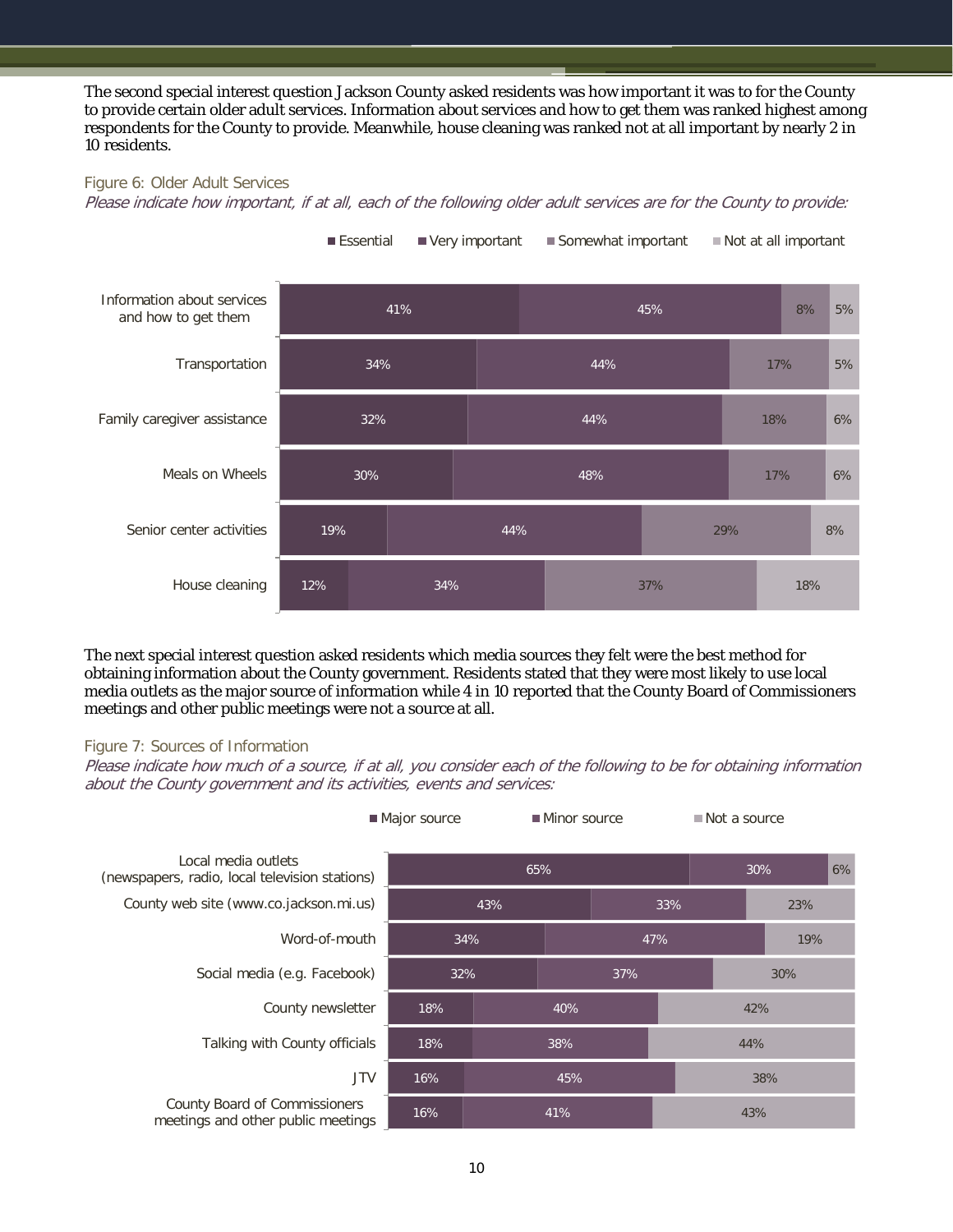#### The National Citizen Survey™

When asked if they had tested their home for radon, most respondents for whom this question applied stated that they had not. Similar ratings were given when asked about whether their well-water had been tested for bacteria in the last five years; two-thirds stated they had not.

Figure 8: Radon Testing Have you ever tested your home for radon, including during the process of purchasing it?



Figure 9: Well-water Testing Have you had your private well water tested for bacteria in the past 5 years?

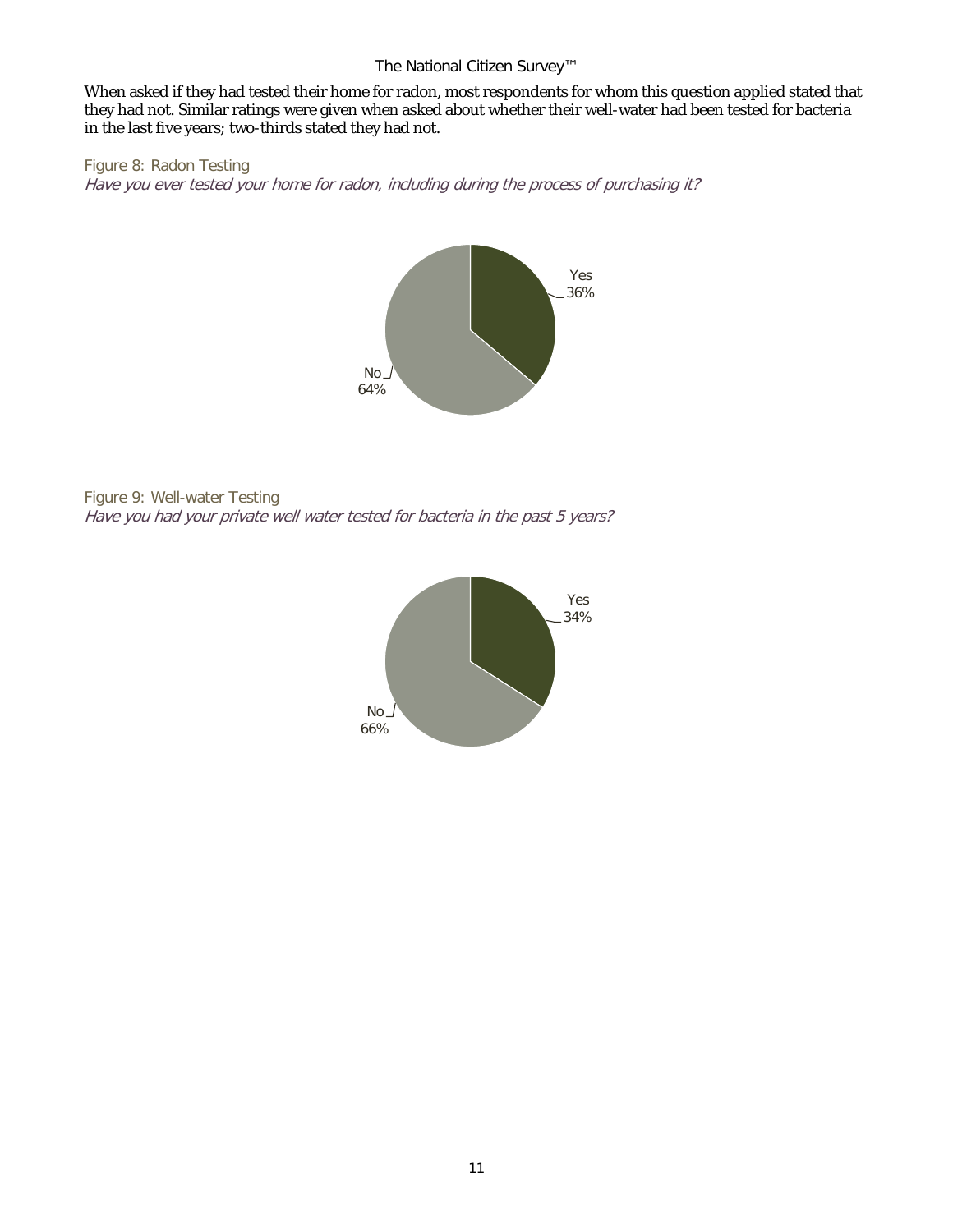#### The National Citizen Survey™

The last special interest question inquired about whether residents had had any contact with the Jackson County Office of the Sheriff in the past year. The majority of respondents (three-quarters) stated that they had not contacted the County Office of the Sheriff. Of those who had, the most often stated reason was to share tip information about a crime though that was reported by about 1 in 10 residents.

#### Figure 10: Contact with Jackson County Office of the Sheriff

Have you had contact with the Jackson County Office of the Sheriff in any of the following ways in the last 12 months? (Please select all that apply.)



Total may exceed 100% as respondents could select more than one option.